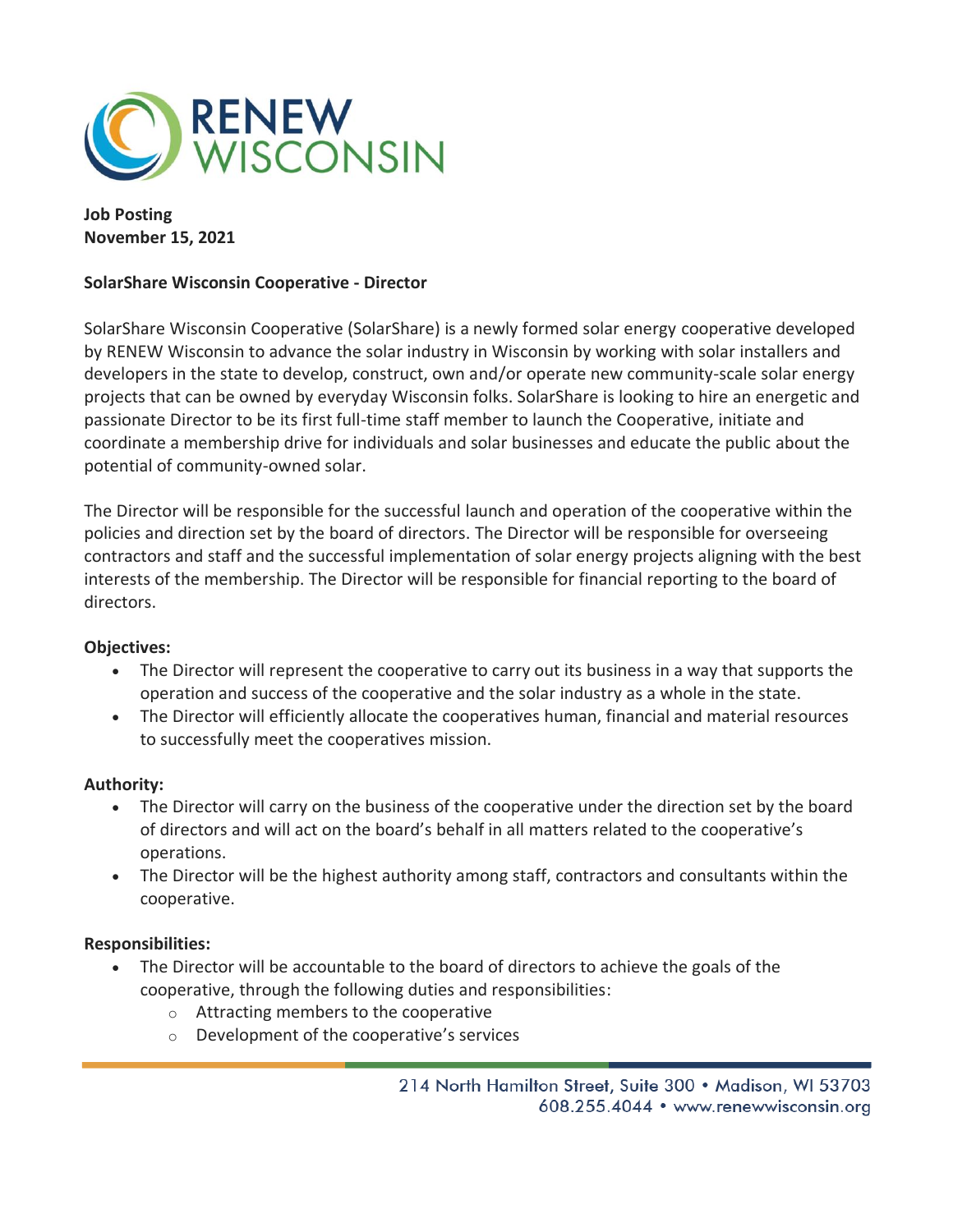- o Maintenance of financial, human resource and other records
- o Community and public relations
- o Communications among members
- o Budgeting and financial reporting
- o Compliance with relevant legislation and regulations
- o Strategy development and policy recommendations
- o Support for board of directors

## **Relevant Qualifications:**

- Strong, demonstrated interest in renewable energy
- Demonstrated experience in stakeholder engagement, financial management, strategic planning, public relations, communications, networking and/or relationship building
- Understanding of cooperative businesses

## **Salary:**

• \$75,000 - \$90,000 depending on education and experience

## **Application Process:**

- Submit resume and cover letter to  $hr@$  renewwisconsin.org with the subject line "**SolarShare Wisconsin Cooperative – Director**"
- Applications will be reviewed upon receipt and accepted until the position is filled
- RENEW Wisconsin seeks to hire the SolarShare Director no later than December 31, 2021

*RENEW Wisconsin leads and accelerates the transformation to Wisconsin's renewable energy future through advocacy, education, and collaboration. RENEW Wisconsin is an equal opportunity employer, committed to diversity and inclusion. Women, people of color and other underrepresented groups are encouraged to apply.*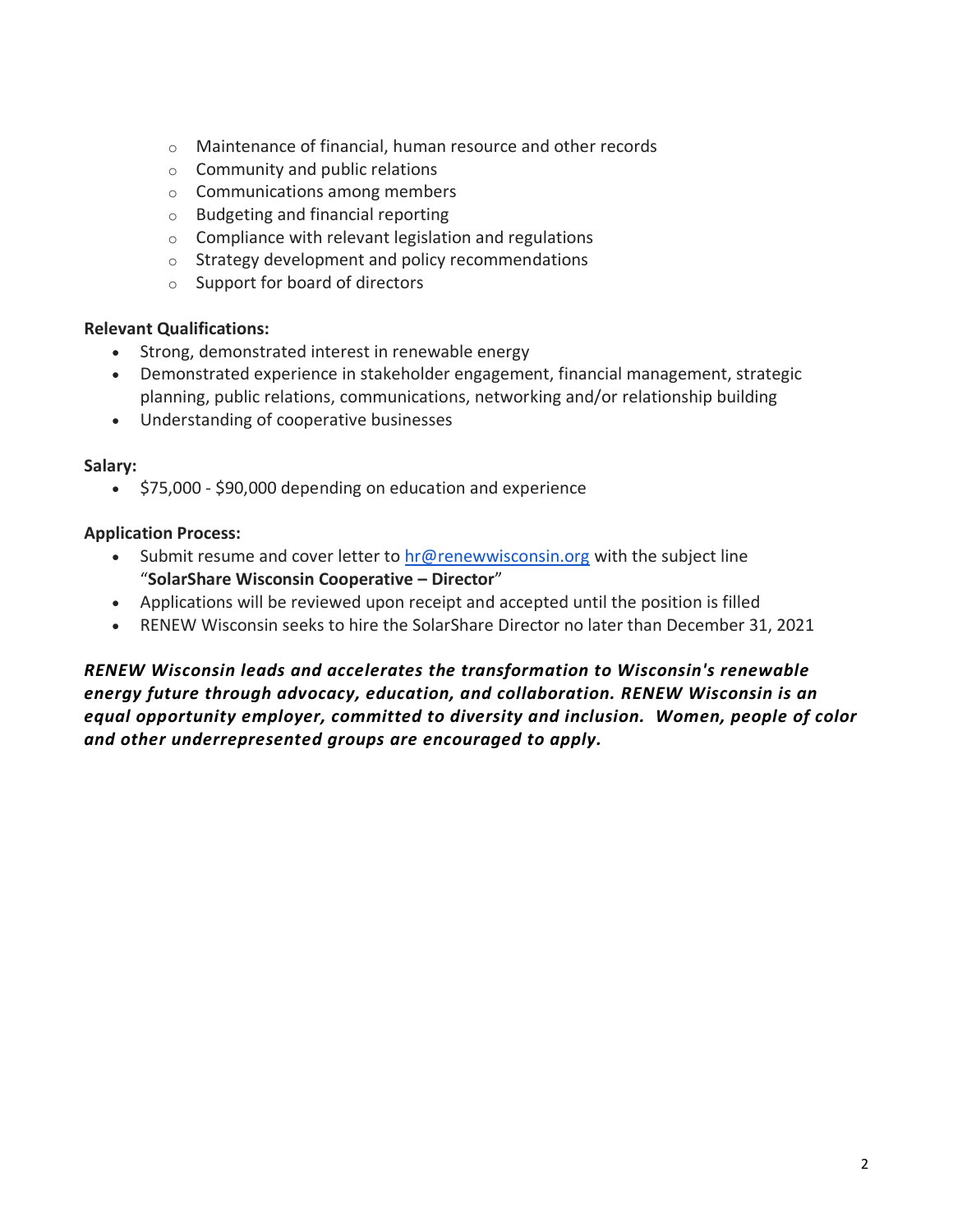## **SolarShare Wisconsin Cooperative Overview**

SolarShare (SolarShare) Wisconsin Cooperative is a newly established state-wide solar cooperative (anticipated incorporation date: November 2021). SolarShare will advance clean energy in rural areas and facilitate local investment rooted in Wisconsin by catalyzing the development of local community-scale solar projects up to 5 MW in size. The cooperative will focus on rural areas with land available for small solar farms. SolarShare will create a new renewable energy 'crop' for Wisconsin's agricultural economy.

## **Why:**

There is strong demand across Wisconsin for local, cost-effective, reliable and renewable electricity generation. Renewable energy project development, construction and operations stimulates rural economic revitalization with rurally-based, well-paying jobs and significant capital investments. As more of the benefits from solar projects are retained in Wisconsin communities, support for development of new solar projects will increase dramatically, helping the industry to expand into new parts of the state.

A cooperative ownership structure for some or all of the equity of renewable energy projects leverages private sector money to finance projects.

Community-scale solar projects can result in both affordable and flexible renewable energy sized to meet local needs and scaled to the local distribution network. What's more, they use existing infrastructure - nearly every town throughout the state has a substation and adequate infrastructure to support a community-scale solar project of 1-5MW in size.

A cooperative ownership structure allows its members, everyday people, to invest in projects that would otherwise be limited to "accredited investors", a category that excludes 99%+ of individuals.

Cooperative ownership allows solar benefits to be accessible to a much wider audience, including, with the right utility partnerships, those in multifamily and low-income households, as well as those with shaded rooftops or structures that are not compatible with solar panels.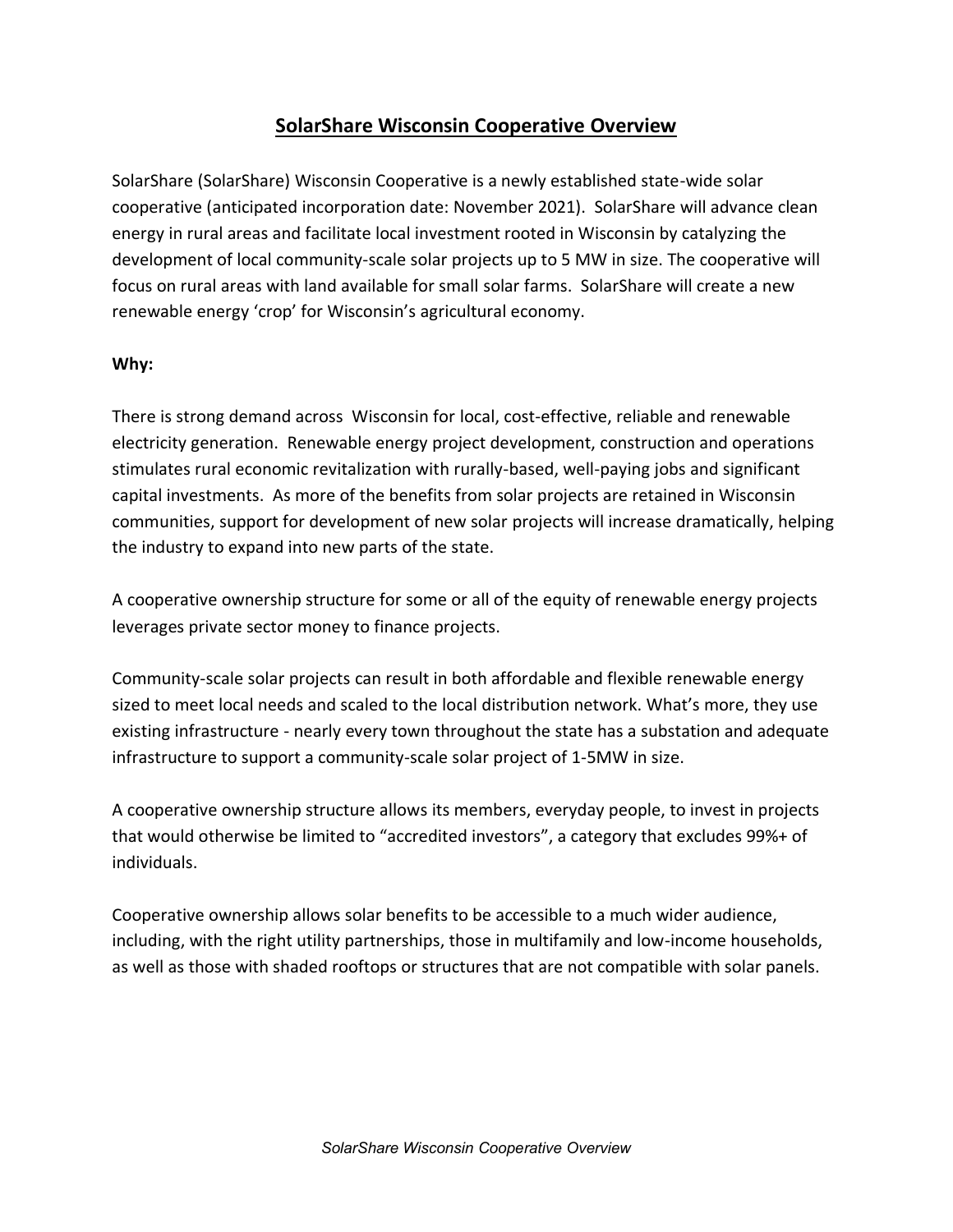## **How:**

The solar cooperative will leverage private investment by allowing individuals and organizations to purchase preferred stock, as cooperative members, in solar projects. The cooperative will eventually be spun out of RENEW as it expands to own multiple projects throughout the state.

## **Who:**

- A cooperative formed initially within RENEW Wisconsin with a goal of spinning off into its own self-sustaining entity.
- Members benefit with access to preferred stock purchases and/or direct credits on their utility bills.
- Initially made up of individual investors, non-profits and municipalities based in the communities where the projects are located, as well as, other members across Wisconsin.
- SolarShare will partner with member developers, contractors and utilities to implement projects within existing regulatory framework.

## **The History of SolarShare Wisconsin Cooperative**

RENEW Wisconsin developed a concept for a new cooperative model in 2020. In June of 2021, RENEW Wisconsin received a grant from the Wisconsin Economic Development Corporation (WEDC)'s Targeted Industry Projects (TIP) Program to develop the legal structure and administrative framework to serve as a central clearing house for members and developers who are interested in building community solar projects involving local investors in the equity ownership of the projects.

Similar successful programs exist elsewhere in the country, including Minnesota (Cooperative Energy Futures - CEF), and New York and Massachusetts (Coop Power), as well as others in the early stages of formation. We will learn from the experiences of CEF by including one of their founders on our advisory board, and will incorporate best practices from both CEF and Coop Power as we create our cooperative.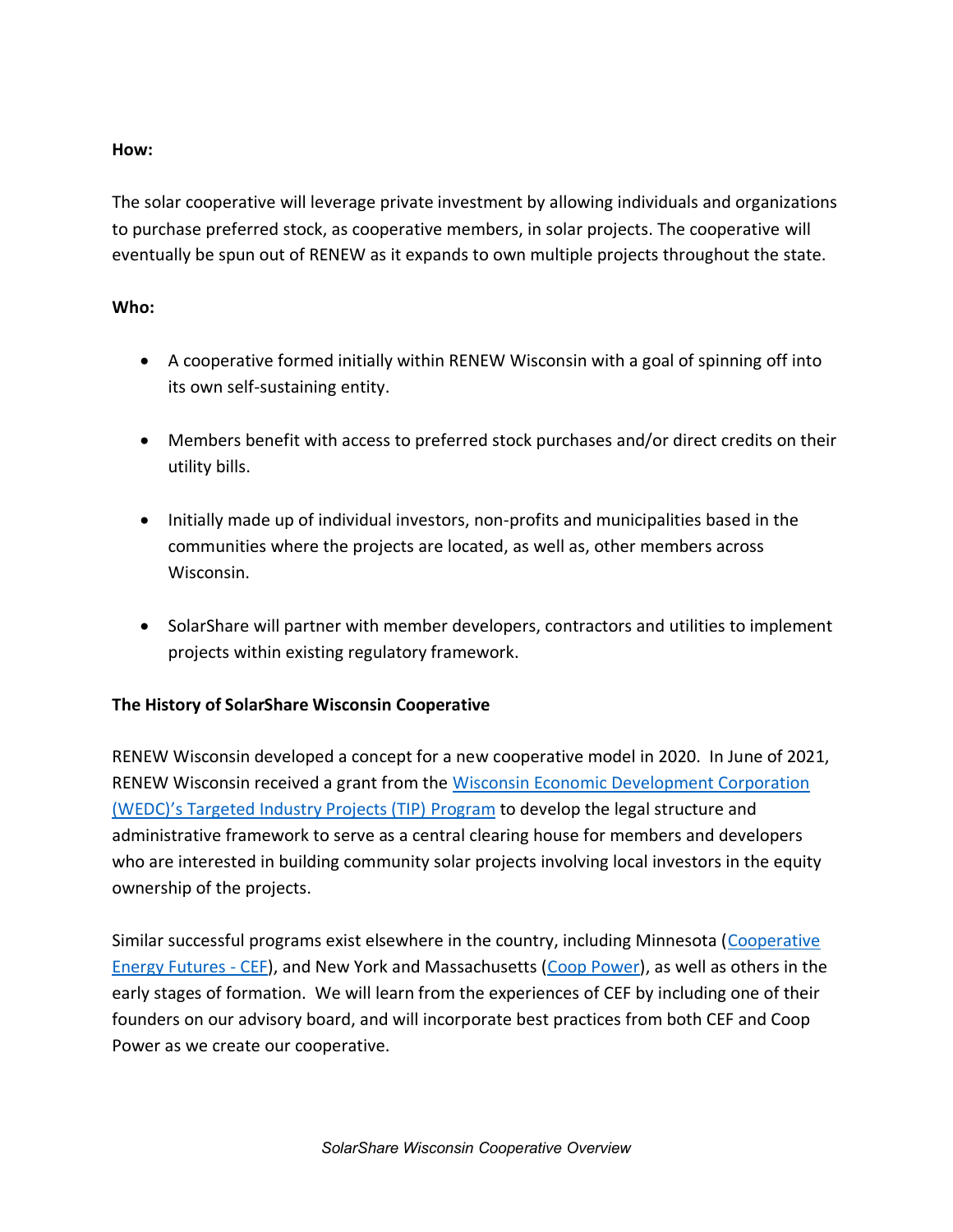RENEW has consulted with experts in cooperative law, renewable energy development and utility regulations, and has created an advisory council for both the formation of the cooperative and initial pilot project development. With their expertise and RENEW Wisconsin's network of industry leaders, we are confident we can assemble the right team to build a cooperatively owned community solar model that will have a positive impact on rural economies. The expert advisory panel finalized the bylaws and articles of incorporation for SolarShare in November of 2021.

With the cooperative ownership model, cooperative members will have the opportunity to invest in preferred stock in solar projects located in their community, keeping more of the financial benefits within the local economy and broadening support for renewable energy in rural areas. The jobs and economic activity created by the new projects will be a significant boost to the rural economies where the projects are located.

# **Areas of Work Phase 1: Development of Legal Structure (Complete)**

Purpose: The Advisory Team will develop bylaws and legal structure, and start industry and member engagement. The Advisory Team will establish the legal and financial structure of SolarShare. The goal of this phase of work is to finalize all documentation required to form the cooperative and issue stock certificates to members.

Activities: The Advisory Team, supported by RENEW Wisconsin will complete the following during cooperative development: legal structure, bylaws, articles of incorporation, first board elections, membership benefits, stock certificate creation. The Advisory Team will oversee the hiring and management of consultants to develop financial and legal structures. The Advisory Team will hold bi-monthly meetings to execute this work. The Advisory Team will also initiate the hiring process for the Cooperative Director.

## **Phase 2: Cooperative Development and Management (beginning November 2021)**

Purpose: SolarShare, will begin establishing communications and staffing to develop and manage the cooperative.

Activities: The SolarShare Director will be hired and brought on board during the beginning of this phase.